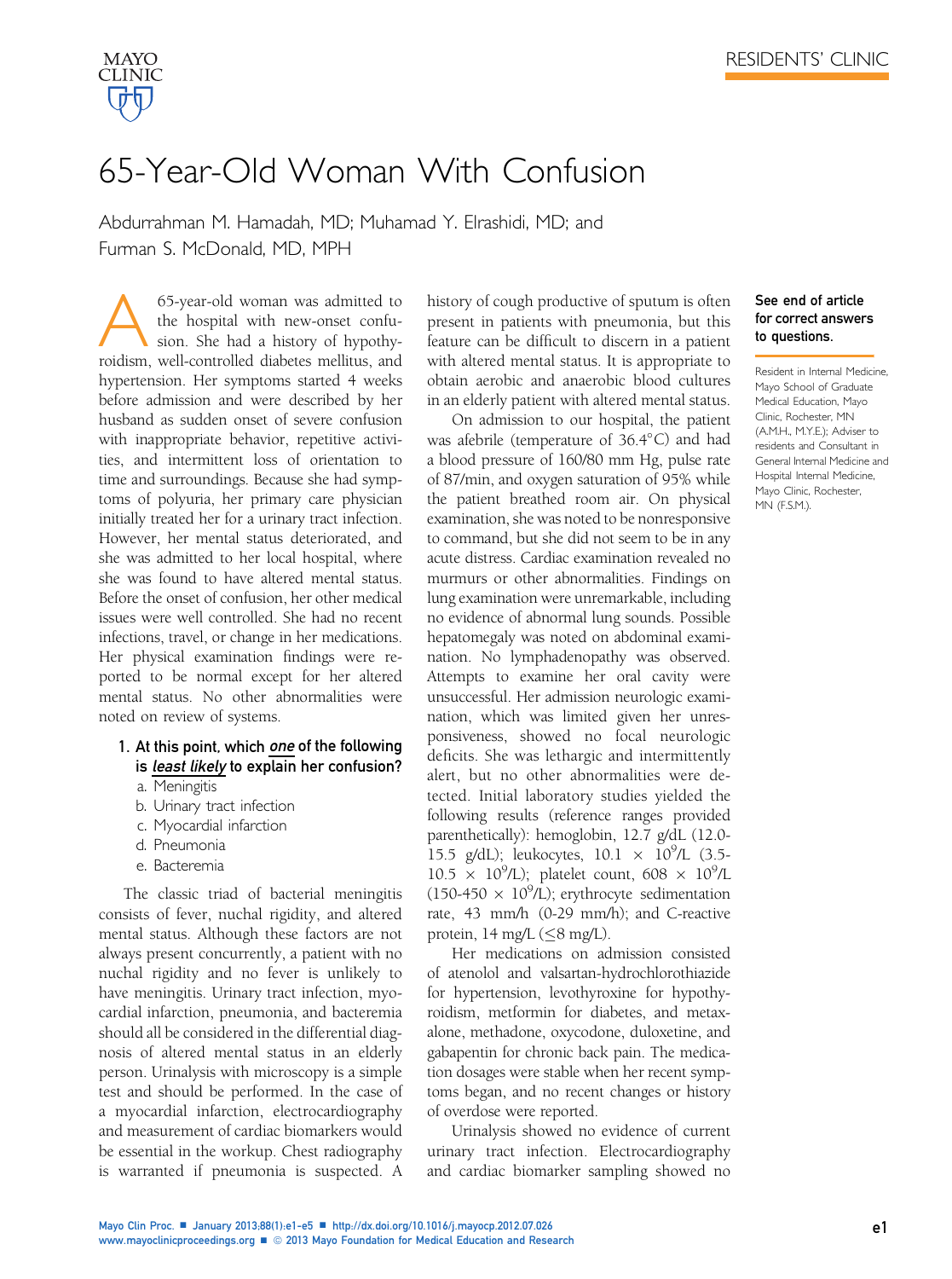evidence of cardiac ischemia or any other insult. Blood cultures were obtained for aerobic, anaerobic, and fungal etiologies. The records that were received from her local hospital showed that she indeed had confirmed multiple positive blood culture results. She had experienced sepsis that resolved while she was being treated with broad-spectrum antibiotics. Her blood cultures were positive for an anaerobic organism, Lactobacillus, that was susceptible to piperacillintazobactam and was treated for 2 weeks at her home hospital.

# 2. Given the presence of anaerobic bacteremia, which one of the following is most likely to be the source of this patient's infection?

- a. Gastrointestinal tract infection
- b. Pelvic infection
- c. Skin and soft tissue infection
- d. Ear, nose, and throat infection
- e. The source is unknown in most cases

In reports of anaerobic bacteremia, the gastrointestinal tract has been involved in up to  $70\%$  of cases.<sup>[1](#page-3-0)</sup> Hence, it is most likely that our patient has a gastrointestinal source. The second most common source is the female genital tract and pelvic infections. Skin and soft tissue infections and ear, nose, and throat infections are considerably less common than gastrointestinal and genitourinary tract infections, and in a small minority of cases, $1,2$  the source of bacteremia cannot be identified. The records from our patient's home hospital showed that she was initially febrile on presentation. Laboratory studies had showed a mildly elevated white blood cell count but otherwise normal findings. Because the patient had abdominal pain, she underwent computed tomography (CT) that showed a possible liver abscess, which was subsequently drained. Culture of the fluid was positive for Lactobacillus and Klebsiella. She was given piperacillin-tazobactam based on culture susceptibilities. Her vital signs subsequently normalized, and her fever resolved. Although her physical examination findings were normal, her mental status worsened, and she was subsequently transferred to our hospital. Repeated CT of the chest, abdomen, and pelvis at our facility showed a decrease in the size of the hepatic abscess and no other abnormalities.

# 3. Which one of the following is the most important factor associated with anaerobic bacteremia that should be investigated in this patient?

- a. Diabetes mellitus
- b. Corticosteroid use
- c. Malignant neoplasm
- d. Liver disease
- e. Postsplenectomy status

Many factors have been associated with anaerobic bacteremia, including diabetes mellitus, corticosteroid use, malignant neoplasms, liver disease, and postsplenectomy state. $3,4$ Our patient had a long history of diabetes, which may have contributed to the development of her bacteremia. She had no history of corticosteroid use and no known past or current malignant disease. The presence of a malignant neoplasm, however, has been the most commonly associated finding in patients with anaerobic bacteremia<sup>[3,4](#page-3-0)</sup> and should be investigated. The presence of liver disease and postsplenectomy state are also important risk factors. Our patient did have a liver abscess but no associated liver parenchymal disease, and liver function test results were normal. She had no history of splenectomy and had an intact spleen. Other factors associated with anaerobic bacteremia include intestinal obstruction, immunosuppression, organ transplant, hematologic disorders, and alcohol abuse,  $3,4$  none of which were noted in our patient's history. She subsequently underwent colonoscopy that showed sigmoid diverticulosis but otherwise normal findings. Biopsy specimens taken from different parts of the ileum and colon showed no evidence of a pathologic process. Neither CT nor colonoscopy showed evidence of malignant disease. The patient underwent magnetic resonance imaging (MRI) of the abdomen and pelvis in addition to magnetic resonance cholangiopancreatography to investigate the possibility of a rare congenital biliary-venous fistula that might explain her bacteremia or visceral malignant processes that may have been missed on CT. These studies showed interval resolution of the hepatic abscess but no other abnormality.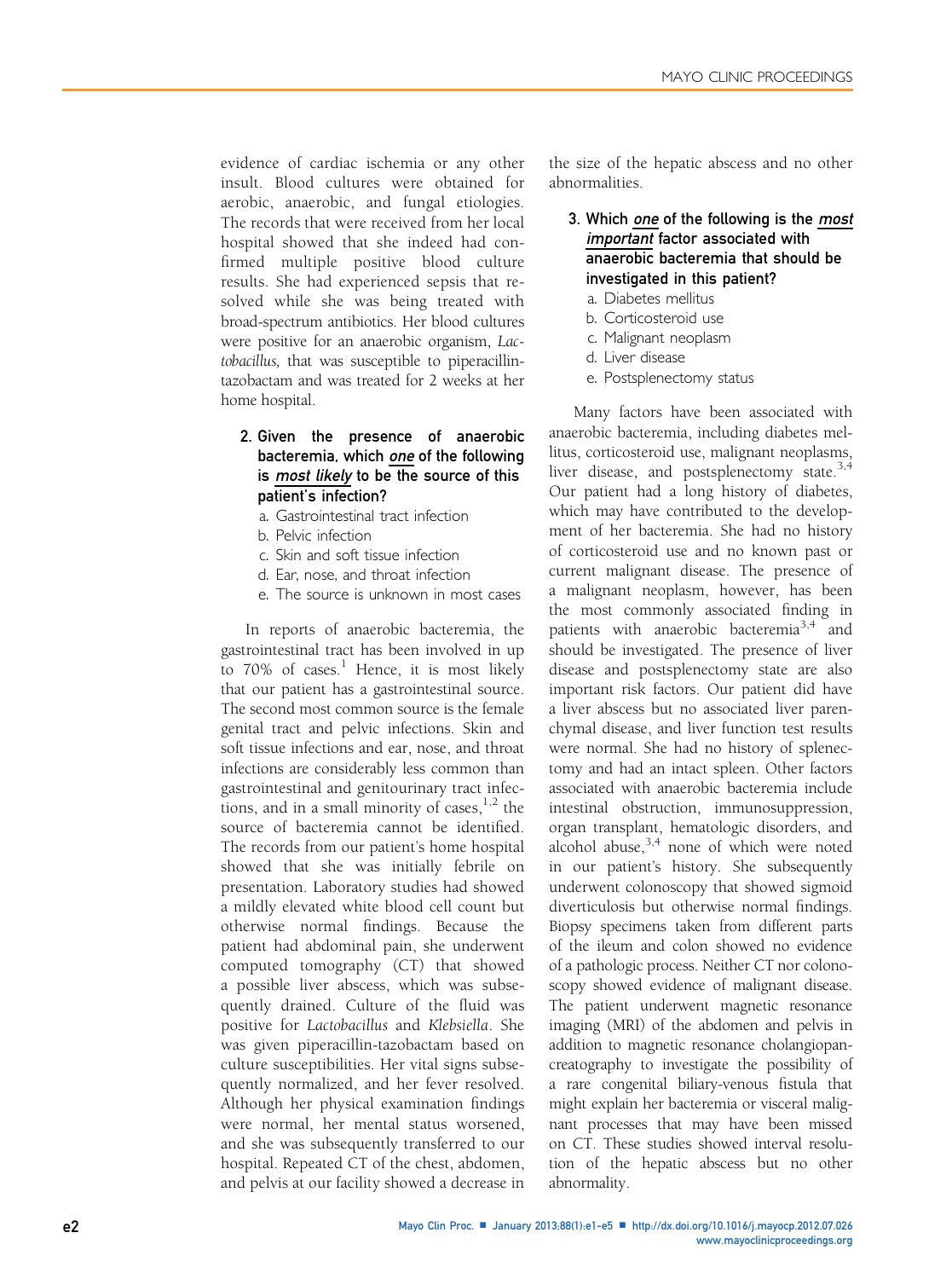- 4. In view of the patient's Lactobacillus bacteremia and the diagnostic measures taken so far, which one of the following is the best diagnostic study to perform next to identify the source of the bacteremia?
	- a. CT of the sinuses and oral cavity
	- b. Panoramic radiography of the teeth and adjacent structures
	- c. Bone scan
	- d. MRI with focus on deep fascial tissues of the head and neck
	- e. Chest radiography

Because the patient's gastroenterology workup, which included multiple CT scans and MRI of the abdomen and pelvis, endoscopy with biopsies, and dedicated evaluation of the biliary system with magnetic resonance cholangiopancreatography, showed no abnormalities, it was unlikely that there was a breach to the gastrointestinal tract that could have led to the liver abscess. In that light, her liver abscess could have contributed to her bacteremia, but the actual source of the liver abscess and the bacteremia is yet to be determined. Her lack of mental status recovery after 2 weeks of antibiotic therapy (piperacillin-tazobactam, based on susceptibilities at her local hospital) and drainage of the liver abscess necessitated further workup. The next investigation should explore skin and soft tissue infections and ear, nose, and throat sources. However, no evidence in the patient's history or physical examination findings suggested skin or soft tissue infection.

The next step is to examine the oral cavity as a potential source. Computed tomography has become the imaging modality of choice for the assessment of suspected acute infections of the head and neck. $5$  However, panorex radiography (a panoramic view of the dental and periodontal structures) is often performed for evaluation of patients presenting to the emergency department with suspected dental abscess because it gives a comprehensive single-film view of the entire maxillomandibular region. $6$  It can detect some pathologic changes of the teeth including caries, occult fractures, and periodontal abscess that may be missed during a dental examination.<sup>[6](#page-4-0)</sup> Given the uncertainty about an oral source for our patient's infection and the lack of oral

symptoms, we chose panorex radiography as an initial screening study to look for periodontal disease.

A bone scan would be of great value in detecting early osteomyelitis<sup>[5](#page-3-0)</sup> if there was high suspicion for the disorder, which was not the case with our patient. Magnetic resonance imaging with focus on deep fascial tissues of the head and neck has the advantage of higher soft tissue contrast resolution and could be of help in detecting disease that is originating in the oral cavity, including peri-odontal abscess.<sup>[5](#page-3-0)</sup> This procedure, however, would not be the first imaging modality given the lack of obvious signs and symptoms of head and neck disease in addition to the time, cost, and discomfort involved when obtaining the scan. Chest radiography would not be helpful because we were looking for a source of the anaerobic bacteremia that would be less likely to be found in the lungs.

Panorex radiography showed severe changes in at least 11 teeth consistent with advanced caries and others with decayed nonrestorable dentition. The patient subsequently underwent tooth extraction of the 5 most affected teeth, with the rest to be managed conservatively with emphasis on oral hygiene measures. Shortly after the removal of the decayed teeth, she had complete recovery of her mental status. Subsequent follow-up after hospital discharge confirmed the complete recovery with no evidence of recurrence of fever or altered mental status.

- 5. Which one of the following risk factors would be associated with the lowest mortality in our patient with anaerobic bacteremia?
	- a. Liver disease
	- b. Advanced age
	- c. Type of anaerobic organism
	- d. Association with malignant disease
	- e. Community-acquired organism

Liver disease has been shown to have a strong association with increasing mortality in patients with anaerobic bacteremia and was the most significant factor in one study.<sup>[7](#page-4-0)</sup> Advanced age (>60 years) has also been consistently shown to be a risk factor for increased mortality.<sup>[2,3,7](#page-3-0)</sup> The risk of mortality also varies with the type of anaerobic species isolated. For example, Bacteroides fragilis was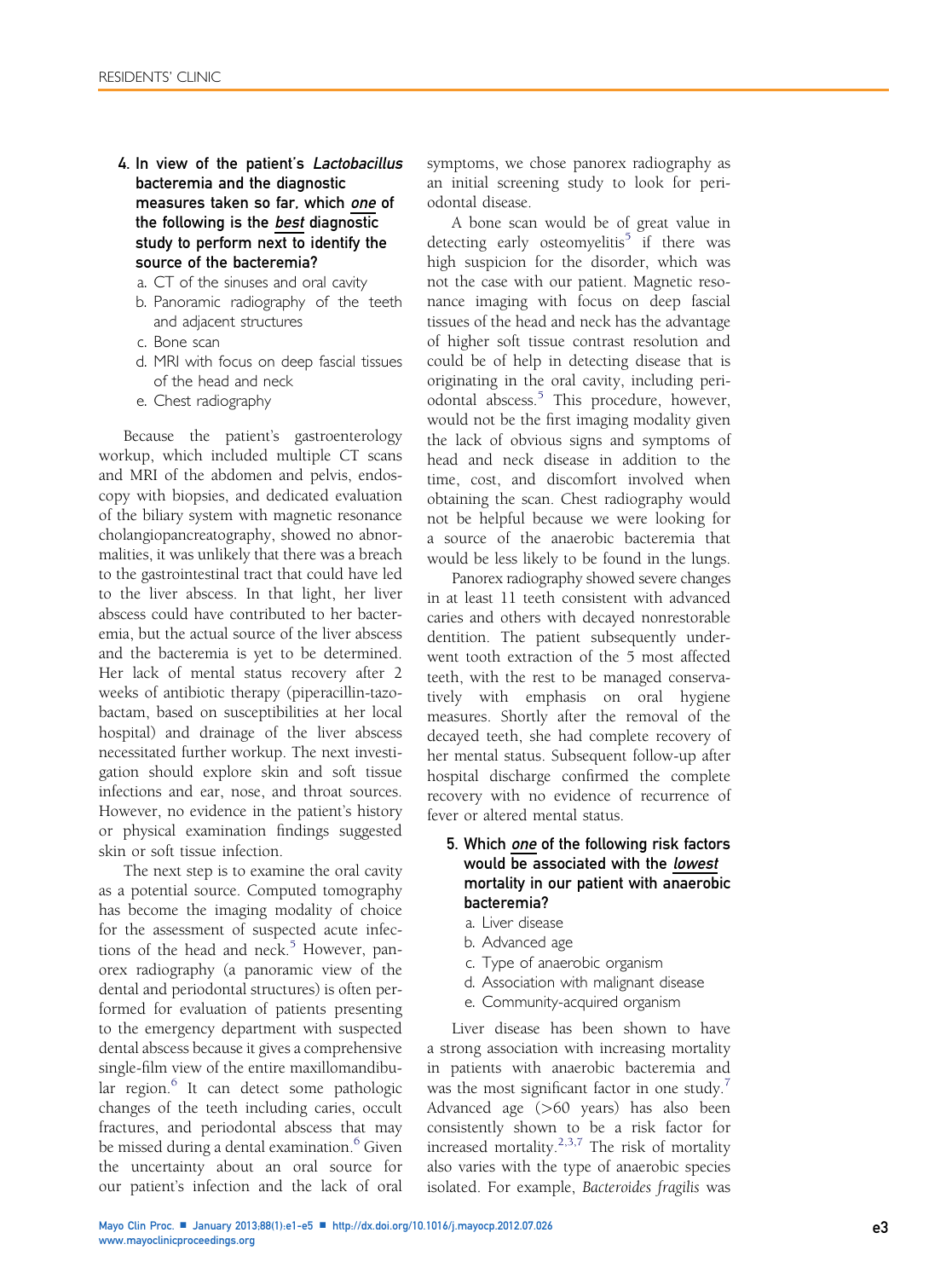<span id="page-3-0"></span>the most common organism isolated in anaerobic bacteremia in multiple previous studies and was found to have an associated mortality ranging from 24% to 31%, whereas mortality from some of the other Bacteroides group species was found to be higher. $2,3$  Malignant neoplasms, which as noted previously are associated with the overall incidence of anaerobic bacteremia, also contribute to increased mortality when present. A review of the literature shows no known association with worse outcomes such as an increase in mortality with community-acquired anaerobic bacteremia. On the contrary, the presence of anaerobic bacteremia of nosocomial origin was associated with increased mortality. $8,9$  Our patient likely contracted community-acquired anaerobic bacteremia, with the oral cavity being the likely source. The overall mortality of anaerobic bacteremia has been found to be 15% to 35%, depending on the study.<sup>2,3</sup>

## **DISCUSSION**

Our case emphasizes the need to inspect the oral cavity when seeking an association with systemic disease, particularly in a patient with anaerobic bacteremia. The oral cavity is home for at least 700 species of colonizers of bacteria, including anaerobic bacteria.<sup>[10,11](#page-4-0)</sup> These organisms commonly form a biofilm that grows above the gingival crest of the tooth. $10$  An important aspect of the features of the oral biofilm is its close proximity to highly vascularized tissue beds as compared with flora of the skin, for example, which have a thick barrier to the closest vascular supply.[12](#page-4-0) This makes the disruption of the available defenses against these colonizers a serious threat that may lead to bacteremia and other consequences depending on the host risk factors.

The oral cavity is equipped with multiple defenses to prevent the penetration of bacterial colonizers from plaque biofilms to the underlying tissue and the vascular bed. $^{11}$  $^{11}$  $^{11}$  These are largely composed of the surface epithelial barrier, immunologic defenses of both the innate reticuloendothelial system and the antibody-mediated lymphocytic system, and other local host-derived mechanisms such as defensins, which are locally secreted antimicrobials. $^{11}$  $^{11}$  $^{11}$  In the event of plaque buildup with proliferation of the biofilms, conditions such as gingivitis and periodontitis develop. $12$  These

conditions and perhaps many other inflammatory disorders of the periodontal spaces lead to periodontal vascular proliferation, which increases the periodontal vasculature surface area and makes it easier for overlying bacteria to gain access to the bloodstream and cause subsequent complications.<sup>12</sup> These inflammatory or infectious conditions also disrupt the other defense barriers. Poor oral hygiene may lead to a substantial (2- to 10-fold) increase in the number of bacteria colonizing the teeth, which may also increase the likelihood of penetration into the bloodstream and hence establishment of a bacteremic state.<sup>11</sup>

The incidence of anaerobic bacteremia has been increasing since 1995 despite a prior decline.<sup>1</sup> Hence, anaerobes are again emerging as an important contributor to bacteremia. Multiple studies have shown that anaerobes account for 0.5% to 12% of all cases of bacteremia.<sup>1</sup> There are multiple possible sites for anaerobes to enter the bloodstream. The most common source of anaerobic bacteremia is gastrointestinal in 50% to 70% of cases, followed by female genital tract and pelvic infections in up to 20%. Skin and soft tissue infections and ear, nose, and throat infections make up 5% to 20% of the infections. In one study, the source was unknown in 6% of cases.<sup>1,2</sup> Our patient had diabetes mellitus, which is a known risk factor for periodontal disease. Diabetic patients seem to be more likely to develop periodontal disease than nondiabetic patients, presumably due to impaired innate and cellular immunity.<sup>[11](#page-4-0)</sup> Thus, it is important to look for evidence of periodontal disease in a diabetic patient who presents with anaerobic bacteremia.

Correspondence: Address to Furman S. McDonald, MD, MPH, Division of General Internal Medicine, Mayo Clinic, 200 First St SW, Rochester, MN 55905.

#### REFERENCES

- 1. Lassmann B, Gustafson DR, Wood CM, Rosenblatt JE. Reemergence of anaerobic bacteremia. Clin Infect Dis. 2007;44(7): 895-900.
- 2. Goldstein El. Anaerobic bacteremia. Clin Infect Dis. 1996; 23(suppl 1):S97-S101.
- 3. Brook I. The role of anaerobic bacteria in bacteremia. Anaerobe. 2010;16(3):183-189.
- 4. Salonen JH, Eerola E, Meurman O. Clinical significance and outcome of anaerobic bacteremia. Clin Infect Dis. 1998;26(6): 1413-1417.
- 5. Hurley MC, Heran MK. Imaging studies for head and neck infections. Infect Dis Clin North Am. 2007;21(2):305-353. v-vi.